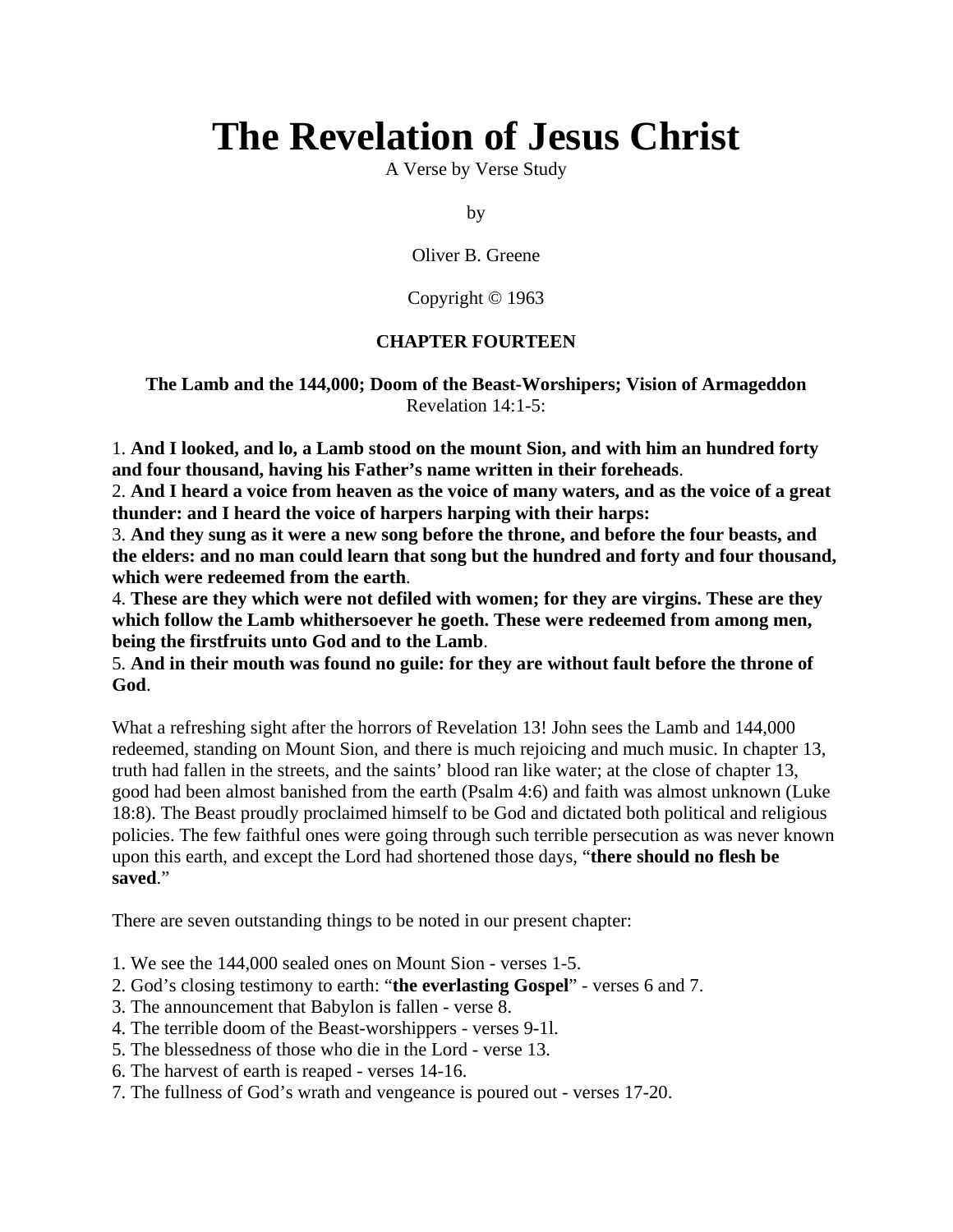Who are the 144,000 in verse one? Are they a separate group from the 144,000 sealed in Revelation 7? I believe them to be the same. These were sealed between the sixth and seventh seals. They are still alive after the sounding of the seventh trumpet - the third woe - and the revealing of the man of sin. They live through it all.

They were mature persons when sealed; and they are still alive, not having died during the course of the last half of the Great Tribulation. This fact teaches us that the period spoken of as days, months, and years are actual measurements of time just as we know time today.

There have not been thousands of years of fulfillment, as some teach and preach in an attempt to spiritualize these things. Yes, the 144,000 here are the same as those in Revelation 7. They are conspicuously marked, having the names of the Father and of the Lamb in their foreheads.

They are redeemed from the earth and are no longer part of the ungodly world systems. They are a segregated group, separated from all earth's inhabitants. They are redeemed from among men. They are pure . . . they are virgins. In their mouth was found no guile. These attributes spell perfection.

The time when the 144,000 witnesses testify and live is the time when hell's worst is taking place on earth. The world has gone completely mad over the miracle-working Beast, with the exception of those who refuse to receive his mark. The entire order of society is a lie. The religious system of the day is a lie. The god in charge of all of earth's affairs is a god of lies - "Anti-" means opposite - counterfeit. Jesus said, "**Ye shall know the truth and the truth shall make you free**" (John 8:32). The Antichrist will come; he is the Lie - and all who believe him will be damned.

These 144,000 are of The Truth in the midst of gross untruth. They stand blameless before God. A singular thing about these witnesses is the song they sing . . . a song no one but themselves could learn. They sing this song in the presence of the living ones (creatures) and the elders who are wearing golden crowns (the Bride, those of us who are believers and make up the Church).

This expresses a lesser heavenly dignity. These 144,000 do not hold the same position as the Bride of Christ . . . the Pearl of Great Price. The Bride will be displayed in the heavenlies throughout the eternity of eternities (Ephesians 2:6,7). The Word of God does not say that these 144,000 have crowns. They sing before the throne, but are not said to be connected with the throne. Read Revelation 4:9-11, where the elders who represent the Church fall down around the throne and cast their crowns before the throne.

These 144,000 are not of the highest order of the saved and glorified: "**In my Father's house are MANY mansions**" (John 14:2). In the Father's house there are many mansions, many degrees of reward, many degrees of glory. Study carefully I Corinthians 3:11-15.

Angels cannot join in the song of the redeemed. Angels never knew the joy that our salvation brings, because angels have never been lost. They were created righteous, perfect, untouched by sin. It is true that some of them went astray, but they are reserved in chains now.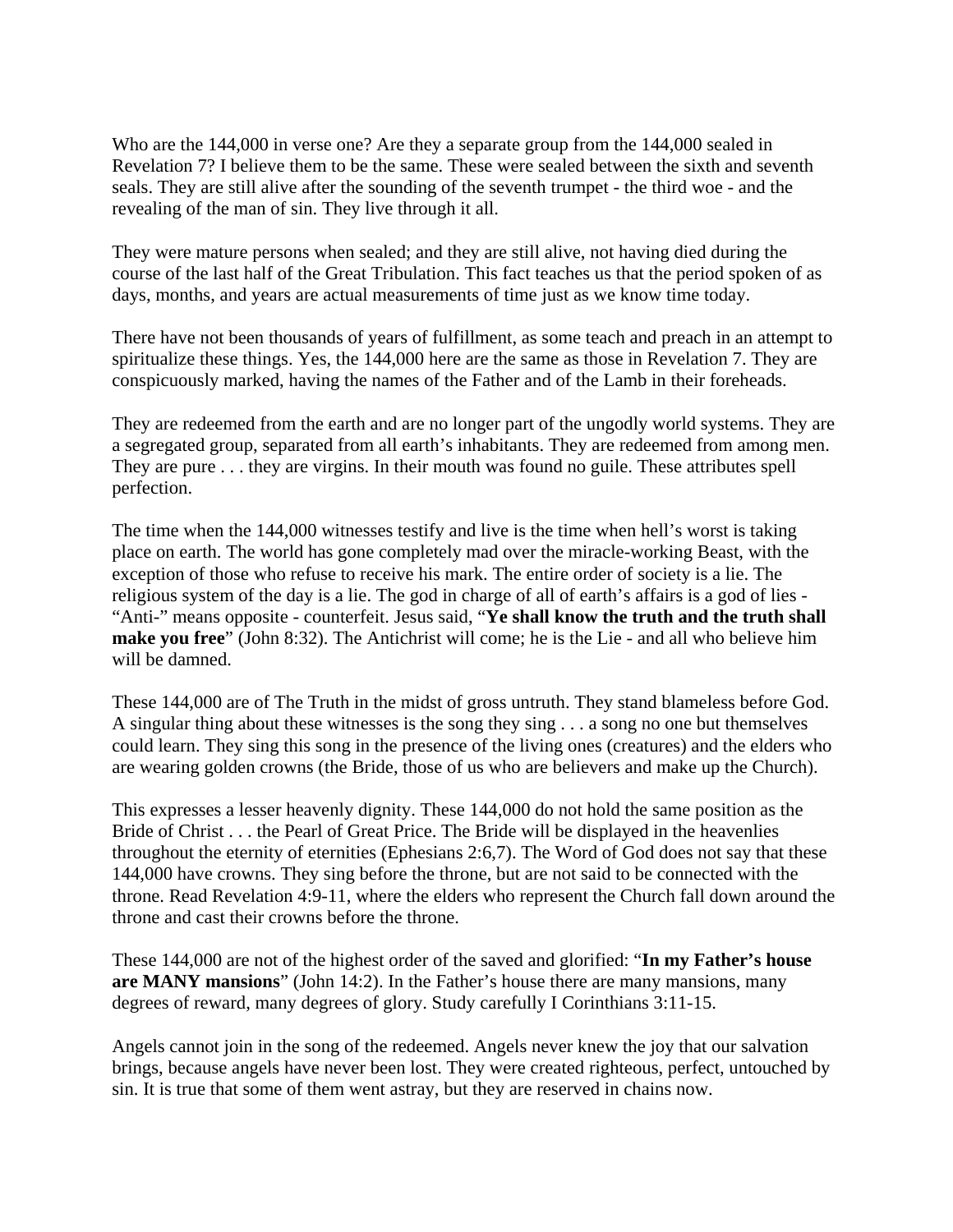No one can join in the singing of the song sung by the 144,000 - not even the Church-because only this singular group can learn it. They have a song to sing which no other group can sing. They stand with the Lamb on Mount Zion. The Bride will be at the marriage supper in the sky and will dwell with the Lamb in the Pearly white City.

One day Jesus will stand on Mount Zion. One day He will reign from the city of Jerusalem in Mount Zion (read Isaiah 35:10, Jeremiah 3:17, Isaiah 24:23 and Psalm 2). The 144,000 are a "firstfruit to God and to the Lamb." What the living ones and the elders are to the Bride, these 144,000 are to the redeemed sons of Abraham. John saw this great company standing on Mount Zion with the Lamb of God.

After studying the first five verses of Revelation 14 we must admit that this group is a special, singular group. There is no other group in Heaven or on earth like them.

## **THE ANGEL WITH THE EVERLASTING GOSPEL** Revelation 14:6-7:

6. **And I saw another angel fly in the midst of heaven, having the everlasting gospel to preach unto them that dwell on the earth, and to every nation, and kindred, and tongue, and people,**

7. **Saying with a loud voice, Fear God, and give glory to him; for the hour of his judgment is come: and worship him that made heaven, and earth, and the sea, and the fountains of waters**.

In verse 6 an angel flies through the midst of Heaven, having the everlasting Gospel to preach unto them that dwell on the earth - every nation, kindred, tongue and people. This everlasting Gospel is to be preached to the peoples on earth at the end of the Great Tribulation period, immediately preceding the judgment of the nations when the sheep will be divided from the goats (Matthew 25:31-46).

The everlasting Gospel is not the Gospel of the Kingdom; it is not the Gospel of the grace of God. The message is judgment - not salvation; however, even though the message is judgment, it is good news to the elect (Israel) and to the saved nations, because they have gone through - and are now in - great tribulation. The saved ones will rejoice to hear the message of the everlasting Gospel.

Verse 7 records the message of the angel: "**FEAR God, AND GIVE GLORY TO HIM; FOR THE HOUR OF HIS JUDGMENT IS COME: and worship Him that made heaven, and earth, and the sea, and the fountains of waters**."

# **THE FALL OF BABYLON** Revelation 14:8:

8. **And there followed another angel, saying, Babylon is fallen, is fallen, that great city, because she made all nations drink of the wine of the wrath of her fornication**.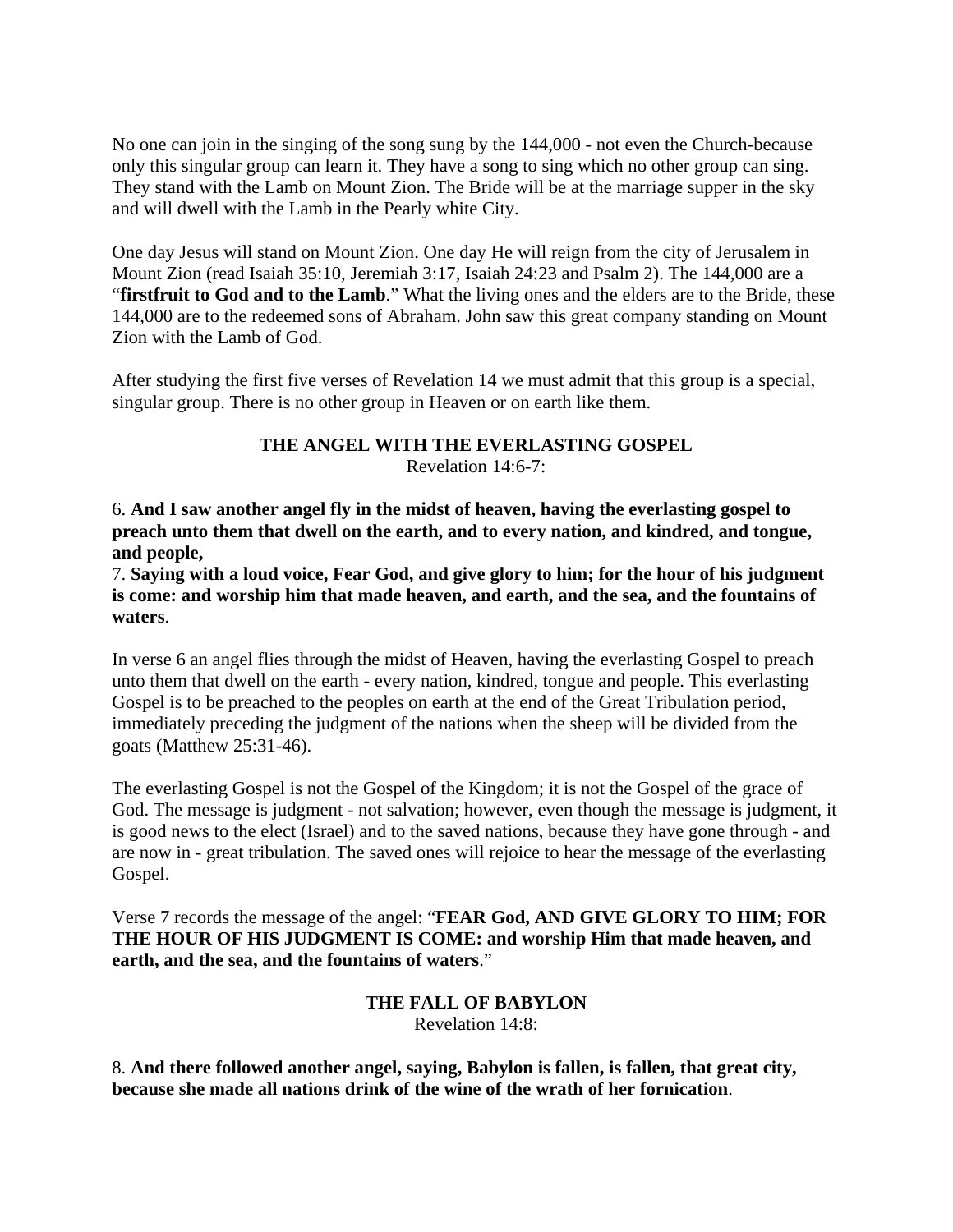In verse 8 we learn that following the angel with the everlasting Gospel, there is another angel who is making an announcement.

The angel with the everlasting Gospel is preaching judgment; the second angel announces what would, in our language, be an "**Amen**!" The angel cries, "**Babylon is fallen, is fallen! That great city, because she made all nations drink of the wine of the wrath of her fornication**."

Babylon symbolizes the ungodly world-systems under Antichrist. We will study this more fully in Revelation 17 and 18.

## **THE DOOM OF THE BEAST-WORSHIPERS**

Revelation 14:9-12:

9. **And the third angel followed them, saying with a loud voice, If any man worship the beast and his image, and receive his mark in his forehead, or in his hand,**

10. **The same shall drink of the wine of the wrath of God, which is poured out without mixture into the cup of his indignation; and he shall be tormented with fire and brimstone in the presence of the holy angels, and in the presence of the Lamb:**

11. **And the smoke of their torment ascendeth up for ever and ever: and they have no rest day nor night, who worship the beast and his image, and whosoever receiveth the mark of his name**.

12. **Here is the patience of the saints: here are they that keep the commandments of God, and the faith of Jesus**.

In verse 9 we see still a third angel.

The first angel is preaching the Gospel of judgment. The second angel announces the fall of the colossal system of earth's worst harlotry and corruption. The third angel announces the doom of the Beast-worshippers. The angel who preaches the everlasting Gospel admonishes the inhabitants of earth to worship God who created Heaven and earth. He is pleading with the people not to worship Antichrist (the Beast) but the masses will pay no attention to his message. The doom of those who receive the mark of the Beast, or who worship the Beast, is clearly outlined:

In verse 10, they will drink of the wine of the wrath of God. They will be tormented with fire and brimstone. The torment will be in the presence of the Lamb of God whom they rejected.

In verse 11, the smoke of their torment ascendeth up forever and ever . . . eternally, unending, and they have no rest day or night. Judgment is sounded out concerning those who receive the mark of the counterfeit messiah, or who worship the image of him. This Scripture is very clear and understandable.

These will be tormented with fire. Do I think that will be real fire? Why should I think anything else? When the Word of God clearly says, "**he shall be tormented with fire**," why should I spiritualize or symbolize that statement?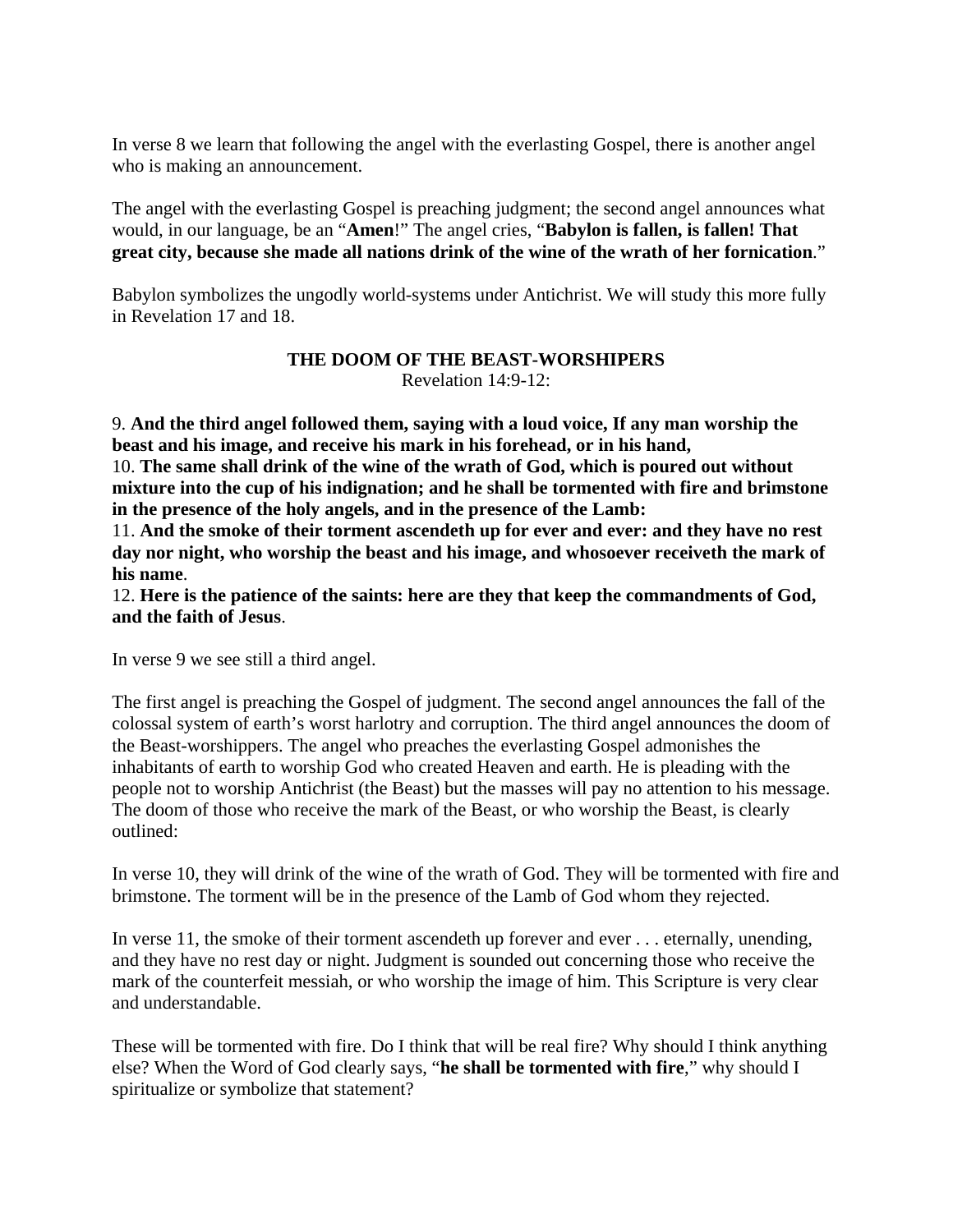It is real fire, just like the fire we know. Brimstone is added to the fire. If you look up that word in your dictionary, you will find that it means "*burning sulphur*"; that will add heat to the blaze and pain to the tormenting, which will be in the sight of the holy angels and the Lamb of God.

Smoke will boil up as from a great furnace. This is not spiritual nor symbolic smoke - it is real smoke. But tragedy of tragedies, the torment is unending . . . it will last forever and ever and ever and ever, day and night, day and night, no rest, no rest, no rest!

There are those today who tell us that the wicked will be burned up . . . that there is no such thing as an everlasting hell. I would like for these fellows to explain to me why, If God is going to burn up the wicked, He does not put out the fire. Why does the smoke ascend up forever and ever? There is no such thing as "soul-annihilation." There is no such thing as the annihilation of the wicked. If God burns up souls, then how many days or nights does it take to burn up a soul?

In our present Scripture, these are burning day and night, continually, and in Revelation 20:10 the devil is cast into the lake of fire where the Beast and the False Prophet are. Please notice - "where they ARE."

When the devil is cast in, it will be at the end of the Millennium when he is loosed for a little season. The Beast and the False Prophet were cast in at the beginning of the Millennium, and had been burning for one thousand years, and were not burned up. They are still burning - and they will burn forever and ever and ever. The rich man of Luke 16 is in hell at this very moment begging for one drop of water to cool his parching, blistering tongue.

Oh, you may not believe in hell - but dear friend, I have news for you: This Bible was here before you were, and it will be here when you are gone. What you believe about hell, what you have heard about hell, what your preacher preaches about hell does not matter. God has had His say, and that settles it.

If there is an eternal Heaven with the glories described in the Bible, then there is just as truly an eternal hell with the horrors described in the Bible. And friend, YOU HAD BETTER BELIEVE IT. If you do not believe in hell this side of the grave, you will believe in it on the other side!

## **BLESSEDNESS OF THE Holy DEAD** Revelation 14:13

13. **And I heard a voice from heaven saying unto me, Write, Blessed are the dead which die in the Lord from henceforth: Yea, saith the Spirit, that they may rest from their labours; and their works do follow them**.

Verse 12 says, "**Here is the patience of the saints: here are they that keep the commandments of God, and the faith of Jesus**." And then the Holy Spirit hastens to say, "**And I heard a voice from heaven saying unto me, Write, BLESSED ARE THE DEAD which die in the Lord from henceforth: Yea, saith the Spirit, that they may rest from their labours; and their works do follow them**."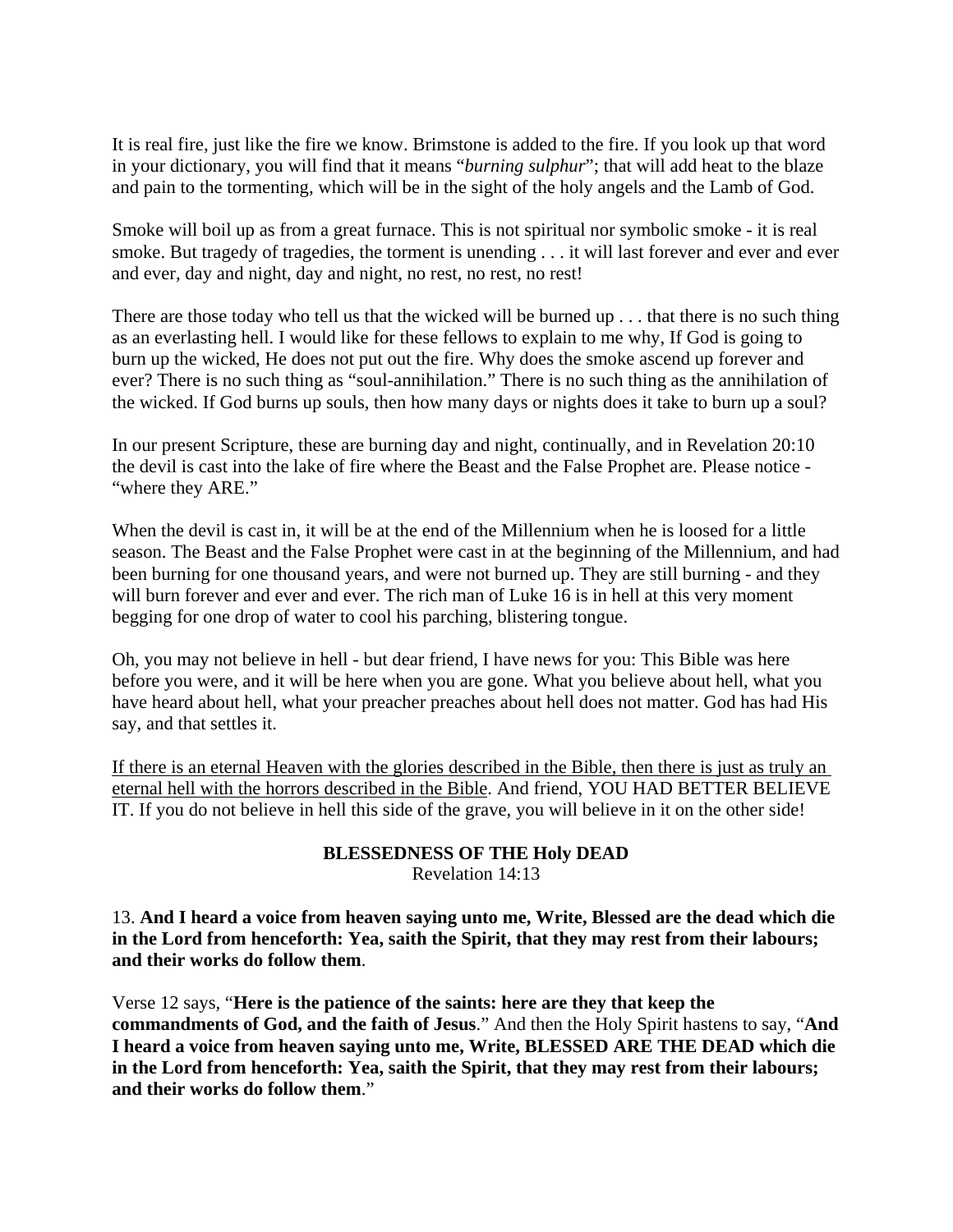There are those who believe in soul-sleep . . . unconsciousness of the soul. These dear people believe that the spirit, body and soul go to the grave and return to dust until the resurrection. It is a mystery to me how they read that verse, and preach such damnable heresy.

The dead in the Lord are blessed. Blessed folks are happy - and the people in Paradise are happy. Luke 15:7 and 10 tell us there is joy in Heaven . . . rejoicing in the presence of the angels . . . over one sinner who repents. (We are not told that the angels rejoice when a sinner is saved. The Scripture says there is joy in the presence of the angels, but it is the redeemed who rejoice.)

Somehow, in some way, God makes known to a mother when her boy is saved here on earth. The mother who prayed many years for her boy, and went on to Heaven without seeing him saved, knows and rejoices when that boy is converted. There is joy in Heaven. The righteous dead are happy. They are at peace, they are resting, "**their works do follow them**."

What a refreshing verse! What a comforting hope!

Happy are the dead who die in the Lord from this day forward! All believers who have died since the day of Pentecost have gone to the Paradise "**far above all heavens**" (Ephesians 4:7-11). The dead in Christ are with the Lord now, and will remain with Him until the Rapture.

When the Rapture takes place the bodies will be raised, and the spirit which is with the Lord now will reunite with the body. We who are alive will be changed and will be caught up to meet Jesus in the air. (Study II Corinthians 5:1-8, Philippians 1:21-24, Luke 16:22.) There is no intermediate state of unconsciousness for the dead. The righteous dead go immediately to be with the Lord; the wicked dead go immediately into hell. Then someone asks, "Why the resurrection?" I will explain when we reach Revelation 20.

If you have godly loved ones who are deceased, do not worry about where they are. They are resting in the presence of the Lord Jesus. If you are troubled at the thought of dying, if it scares you to think of a graveyard, remember that you are not going to the graveyard; your body will go there, but your spirit will "**go back to God who gave it**" (Ecclesiastes 12:7). Do not fret; the moment you dose your eyes in death, that very selfsame moment you will open your eyes in the presence of God. "Yea**, though I walk through the valley of the shadow of death, I will fear no evil, for thou art with me. Thy rod and thy staff, they comfort me**" (Psalm 23:4). Where Jesus is, it is light-never dark. Where Jesus is, all is peace - never fear. Where Jesus is, is Heaven - and even to pass through the valley of the shadow of death is Heaven, because Jesus will be with you if you are born again.

If you are afraid of death, if it frightens you to think of dying, then dear friend you have not experienced perfect love (I John 4:18). "Perfect **love casteth out fear**," and if you are afraid to meet God, then I am afraid you will spend eternity with "**the fearful**" (Revelation 21:8).

Today is the day of salvation. Now is the accepted time. Bow your head and invite Jesus to come into your heart - and He will!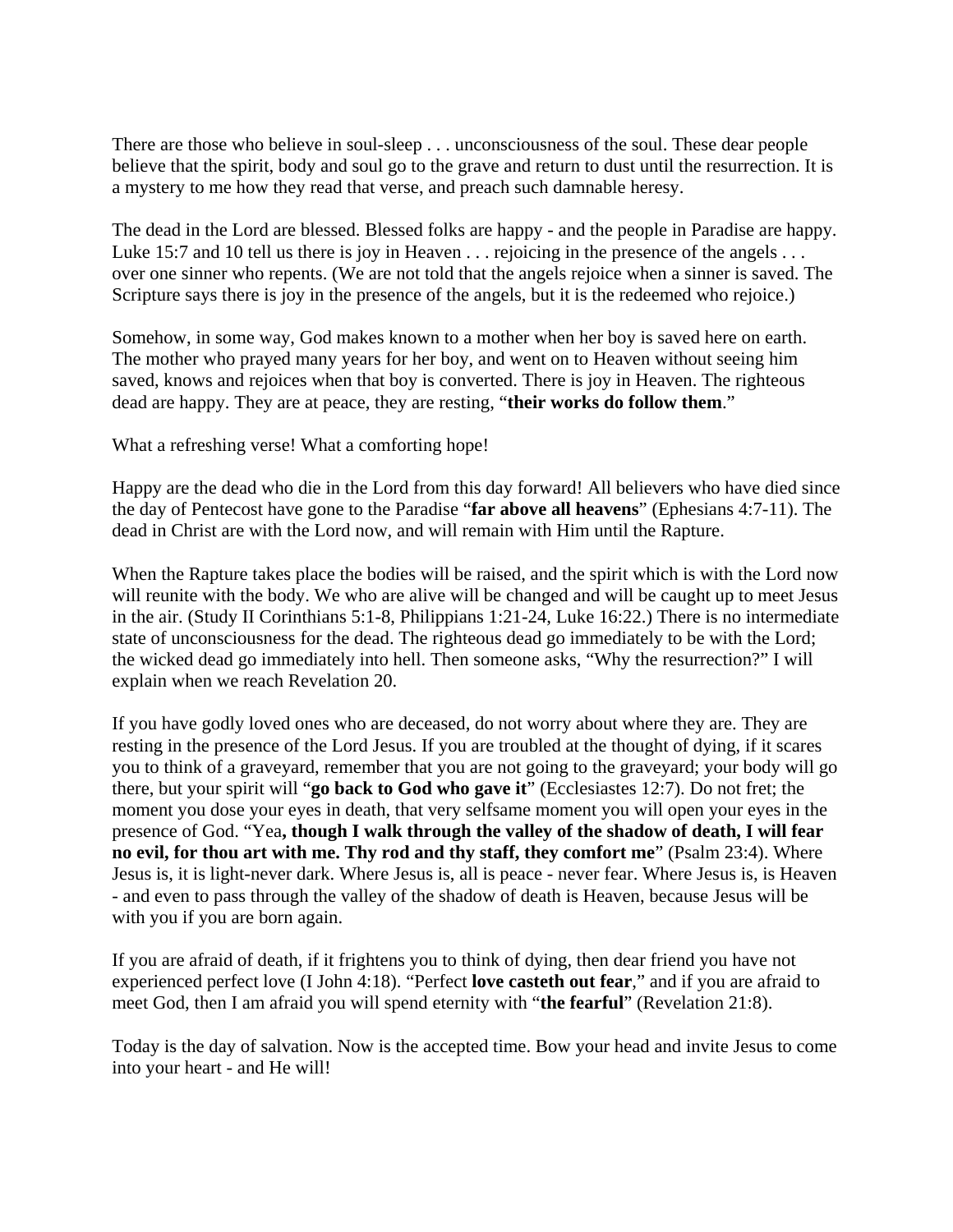#### **ARMAGEDDON**

Revelation 14:14-20:

14. **And I looked, and behold a white cloud, and upon the cloud one sat like unto the Son of man, having on his head a golden crown, and in his hand a sharp sickle**.

15. **And another angel came out of the temple, crying with a loud voice to him that sat on the cloud, Thrust in thy sickle, and reap: for the time is come for thee to reap; for the harvest of the earth is ripe**.

16. **And he that sat on the cloud thrust in his sickle on the earth; and the earth was reaped**. 17. **And another angel came out of the temple which is in heaven, he also having a sharp sickle**.

18. **And another angel came out from the altar, which had power over fire; and cried with a loud cry to him that had the sharp sickle, saying, Thrust in thy sharp sickle, and gather the clusters of the vine of the earth; for her grapes are fully ripe**.

19. **And the angel thrust in his sickle into the earth, and gathered the vine of the earth, and cast it into the great winepress of the wrath of God**.

20. **And the winepress was trodden without the city, and blood came out of the winepress, even unto the horse bridles, by the space of a thousand and six hundred furlongs**.

The battle described here, and the battle of Gog and Magog, described in Revelation 20:8-9, are two separate battles. This battle will be fought at the close of the Tribulation period. The battle of Gog and Magog will be fought at the close of the one thousand years' reign of Jesus. We will discuss that further when we reach chapter 20. The battle here is a battle of blood. The battle in chapter 20 is a battle of fire. Fire will come down from God out of Heaven and consume the armies of Gog.

Verse 14 describes what John saw: "**And I looked, and behold a white cloud, and upon the cloud one sat like unto the Son of man, having on his head a golden crown, and in his hand a sharp sickle**."

In Acts 1:9-11 we have the account of Jesus ascending in a cloud. The disciples were eyewitnesses to the event. Two men from Heaven appeared and said to them, "**This same Jesus which is taken up from you into heaven shall so come in like manner** (on a cloud) **as you have seen him go into heaven**."

"**Then shall they see the Son of man coming in a cloud with power and great glory**" (Luke 21:27).

This does not describe the Rapture of the Church. The Rapture takes place in Revelation 4:1-3, and is described in I Thessalonians 4:13-17. Luke 21:27 and Acts 1:11 describe the Revelation . . . the time when every eye shall see Him . . . the second phase of the second coming (Revelation 1:7, II Thessalonians 1:7-10).

John sees a cloud, and on the cloud "**one like unto the Son of man**." There is no guesswork here, no speculation, for we know the identity of Him who is riding on a cloud: "**The clouds are His chariots**."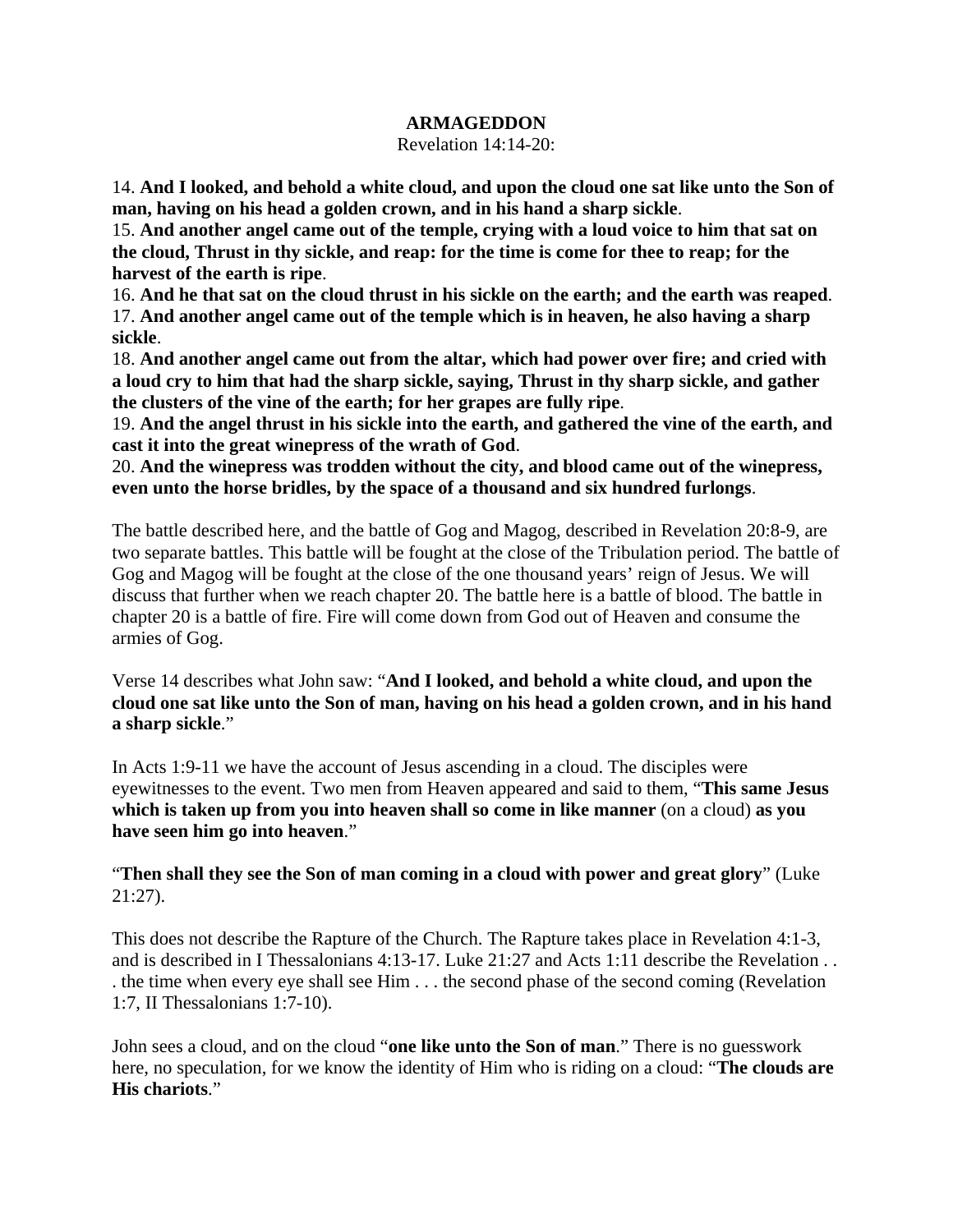"**He who will judge the quick and the dead** (II Timothy 4:1) is appearing on a white cloud. He is the one who will clear earth of all the hellish seed sown by the Antichrist and his followers. He will destroy the Antichrist "with the brightness of His coming" (II Thessalonians 2:8).

What a sight! One day the masses on earth will look up into the sky and will see a white snow bank . . . a giant cloud; and on the cloud the Lamb of God will be sitting. On His head will be a crown of pure gold. What a sight that will be!

Daniel knew of that event and prophesied in his day: "**I** (Daniel) **saw in the night visions, and, behold, one like the Son of man came with the clouds of heaven and came to the Ancient of days, . . . and there was given Him dominion, and glory, and a kingdom** . . ." (Daniel 7:13,14). In these verses Daniel saw and recorded what John saw and recorded in Revelation. Jesus is coming back to this earth. His feet will stand on the Mount of Olives (Zechariah 14:4). He is coming to judge the nations (Matthew 25:31,32).

# Verse 16: "**And He that sat on the cloud thrust in His sickle on the earth; and the earth was reaped**."

Certainly we need not guess where these events are taking place. It is clearly set forth that they happen right here on this earth. When the Lamb of God thrusts His sickle into earth's harvest, such plagues, such agonies as will immediately come upon the earth have never before been known. Men will "**gnaw their tongues for pain**" (Revelation 16:10). During this time the great whore sitting on the beast is stripped of her pride and haughtiness. She is filled with torment, burning, sorrow, anguish, woe, misery.

In verse 17, another angel appears out of the temple which is in Heaven, and he also has a sharp sickle. In verse 18, still another angel comes out from the altar, and this is the angel of fire. He cries with a loud voice to him that had the sharp sickle, saying, "**THRUST IN THY SHARP SICKLE, AND GATHER THE CLUSTERS OF THE VINE OF THE EARTH; FOR HER GRAPES ARE FULLY RIPE**."

The Lamb who sits on the white cloud has "**a sharp sickle**." He is coming in judgment, to reap the harvest of the earth. Sin's harvest is fully ripe, and it is time to reap. When Jesus comes in the Rapture, He will come with a "**trumpet voice**." The shout will be, "**Come up hither!**" (Revelation 4:1); but here He comes with a sharp sickle in His hand. (The sickle is an implement used in harvesting grain, and is still in use in remote sections of the Arab country today.)

The Lamb is about to reap "**the harvest of the earth**." He will separate the tares from the wheat - and that will be a time of blood . . . rivers of blood. But those of us who are born again have nothing to fret about. The Church will not be here (Revelation 3:10; I Thessalonians 5:9).

In verse 15 another angel appears. This angel comes out of the temple, crying with a loud voice, speaking to Him who is sitting on the cloud and saying, "**Thrust in thy sickle and reap: for the time is come for thee to reap; for the harvest of the earth is ripe**." What words!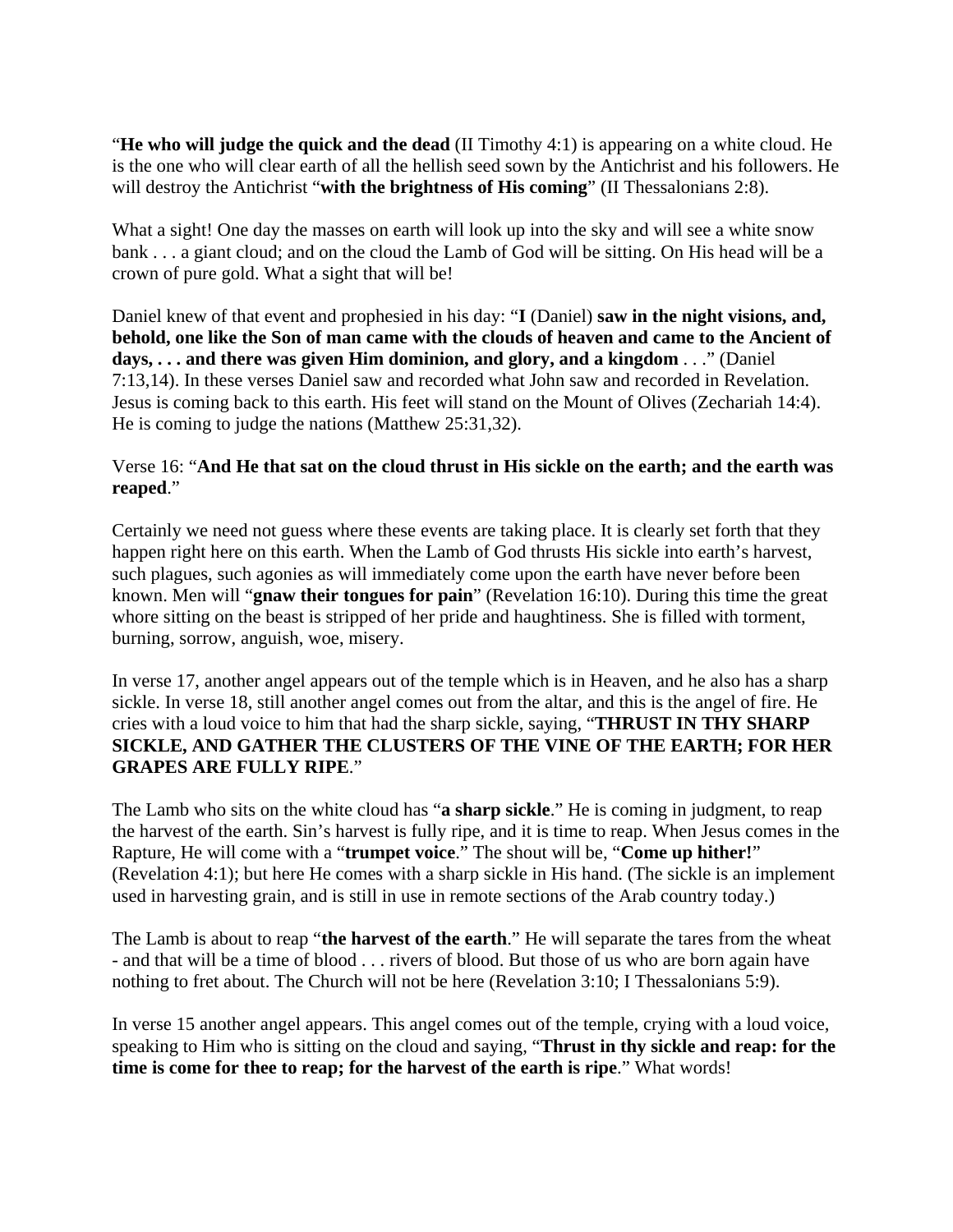What a tremendous announcement!

The Angel who stood on the land and the sea announced, "**There will be no further delay**" (chapter 10).

These things are happening in rapid succession. God is bringing to an end earth's ungodliness and the reign of Antichrist.

There are six angels mentioned in chapter 14: Verses 6, 8, 9, 15, 17 and 18. Those mentioned in verses 15 and 17 come from the temple from whence the vials of the wrath of God are poured (Revelation 16:1). Notice there are six angels mentioned here - man's number is six. Six is short of completion - the perfect number, seven. Six of these angels have to do with the completing of man's affairs on the face of the earth.

Remember the souls of the martyrs in Revelation 6:9-11? They were crying, "**How long?**" They were assured that the wrath of God would be poured out, but they were instructed to rest for a little season. Now the wrath of God is about to be poured out upon these murderers here on earth. The brazen altar speaks of God's acceptance. (Read Leviticus 1 and Ezekiel 9:2.)

The angel from the altar called with a loud voice. It was an urgent call . . . one that could not be delayed: "**GATHER THE CLUSTERS OF THE VINE OF THE EARTH; FOR HER GRAPES ARE FULLY RIPE**," ready to be harvested and cannot wait. Psalm 80:8 identifies the true vine of the earth - Israel. Israel of old was the vine brought out of Egypt . . . the Lord's fruit-bearing system on earth. In Isaiah 5:2-4 we learn that Israel produces "**wild grapes**." In Jeremiah 2:21 we learn that God's divine vine turned into a degenerate plant of a strange vine.

Israel was therefore set aside by God to be replaced by "**the true Vine**" . . . the Lord Jesus Christ, who alone produces fruit acceptable to God the Father (John 15:1-10). The mark of true discipleship is to be a fruit bearing branch, and not just a branch. Jesus is the true Vine from Heaven. The Antichrist is the counterfeit vine that bears wild grapes that must be reaped and destroyed.

The expression "**vine of the earth**" constitutes the entire religious system in the coming crisis, when earth shall be reaped at the close of the Tribulation period. The grapes are fully ripe for judgment. They are gathered in bunches and cast into the great winepress of the wrath of God. The great religious systems of earth led by Antichrist and his henchmen will be dealt with unsparingly by Almighty God. The tares will be gathered (Matthew 13:40-42). The branches that do not bear fruit will be burned (John 15:6).

That will be the day of "**THE VENGEANCE OF OUR God**." Note this Scripture: "**Wherefore art thou red in thine apparel, and thy garments like him that treadeth in the winefat? I have trodden the winepress alone; and of the people there was none with me: for I will tread them in mine anger, and trample them in my fury; and their blood shall be sprinkled upon my garments, and I will stain all my raiment. For the day of vengeance is in mine heart, and the year of my redeemed is come**" (Isaiah 63:2-4).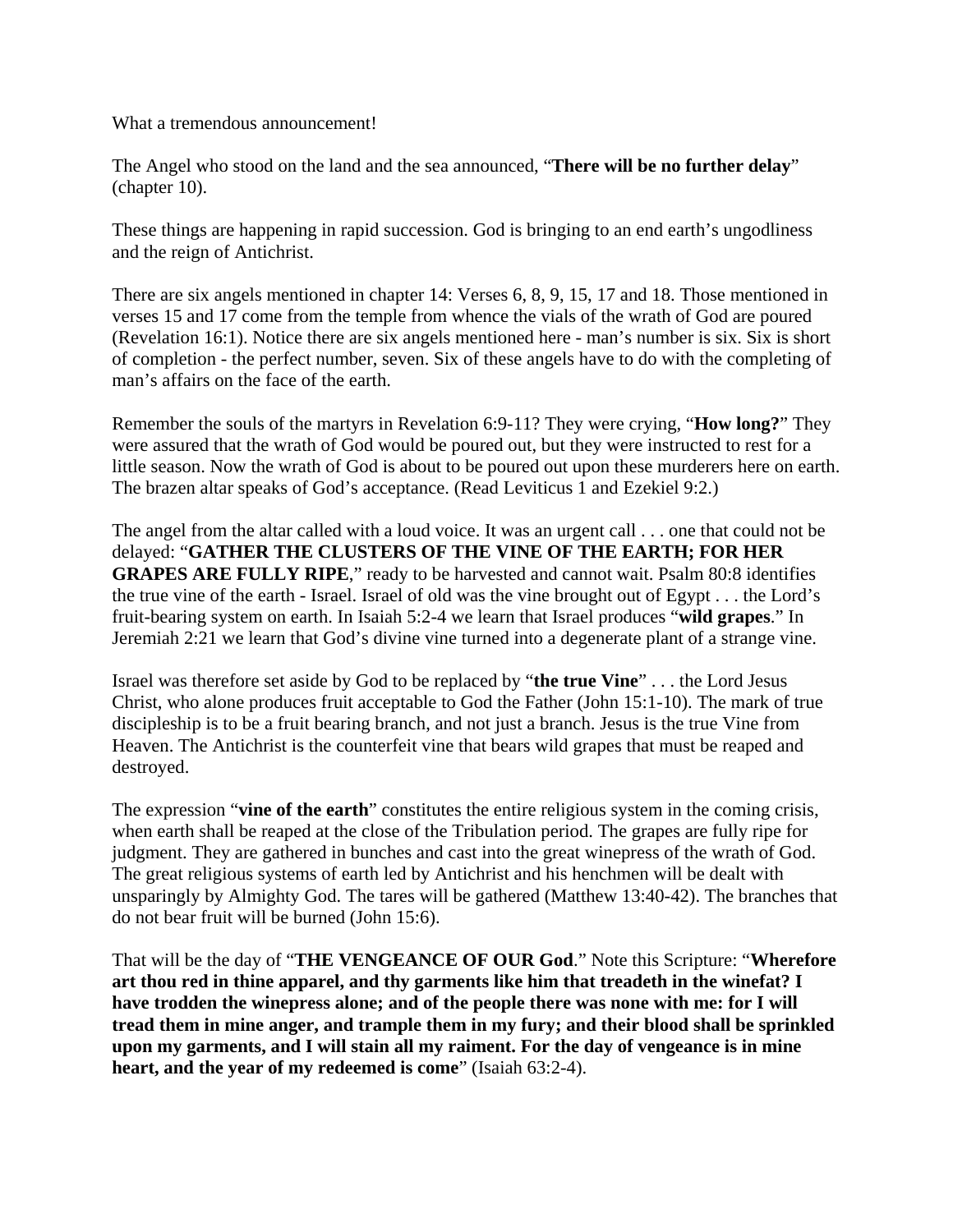## The prophet asked, "**Wherefore art thou red in thine apparel?**" Jehovah answers, "**I have trodden the winepress!**"

The angel thrusts in his sickle, and the vine of the earth is gathered, cast into the winepress of the wrath of God, the winepress is trodden by Jehovah God, and the Blood (not wine nor the juice of grapes) comes out of the winepress to the horses' bridles for the space of a thousand and six hundred furlongs . . . which adds up to approximately two hundred miles of blood.

Jerusalem is the city referred to here. The valley is Armageddon, just north of Jerusalem. It is there that God's wrath will be poured out. What a day! What a battle! What a river! Blood six feet deep, two hundred miles long, ten miles wide! What a sight to behold!

This is the terrible battle described in Revelation 16:14; 19:19. These accounts have their center in Palestine. It is there that the wickedness of the earth will be concentrated. Religiously speaking, Palestine has always been the center of the earth. The Beast and False Prophet meet their doom there. Gog and the King of the North will meet their doom there (Ezekiel, chapters 38 and 39).

The consummation of God's dealing with wicked men on the earth, as expressed in the harvest of the vintage, will center in Palestine, and is not confined to Israel alone, but also with the nations. The world today has its eyes upon Israel and the Palestine area.

Even as I dictate these words there are nations who would like to pounce upon Palestine. The Arabs hate the Jews, the Communists hate them . . . they are hated by millions around the world. But nations like America and England prevent the enemies of Israel from destroying that nation. However, when the Rapture takes place and God's people are gone, the Antichrist will come into power and the state of Israel will then be at the mercy of the devil. He will make a covenant with them when he first appears, but he will break that covenant in the middle of the Tribulation period. The last three-and-one-half years will be a time of bloody death.

Let me sum up here what we have studied thus far:

John was on the Isle of Patmos for his testimony.

He was instructed to write in a book the things he had seen, the things he was looking upon, and the things which should be in the future. He did just that. He wrote concerning the vision he had seen; he wrote concerning the Church period in which he lived; and in chapter 4:1-3 he moves from earth to Heaven as the Rapture takes place.

In chapter four we see the redeemed around the rainbow-circled throne - the judgment seat for believers, where we will be rewarded for our stewardship (I Corinthians 3:11-15).

Chapter five speaks of the seven-sealed book containing the terms of earth's redemption. John wept because no one was found worthy to open the book, but the Lamb prevailed . . . the Lion of the Tribe of Judah opened the book.